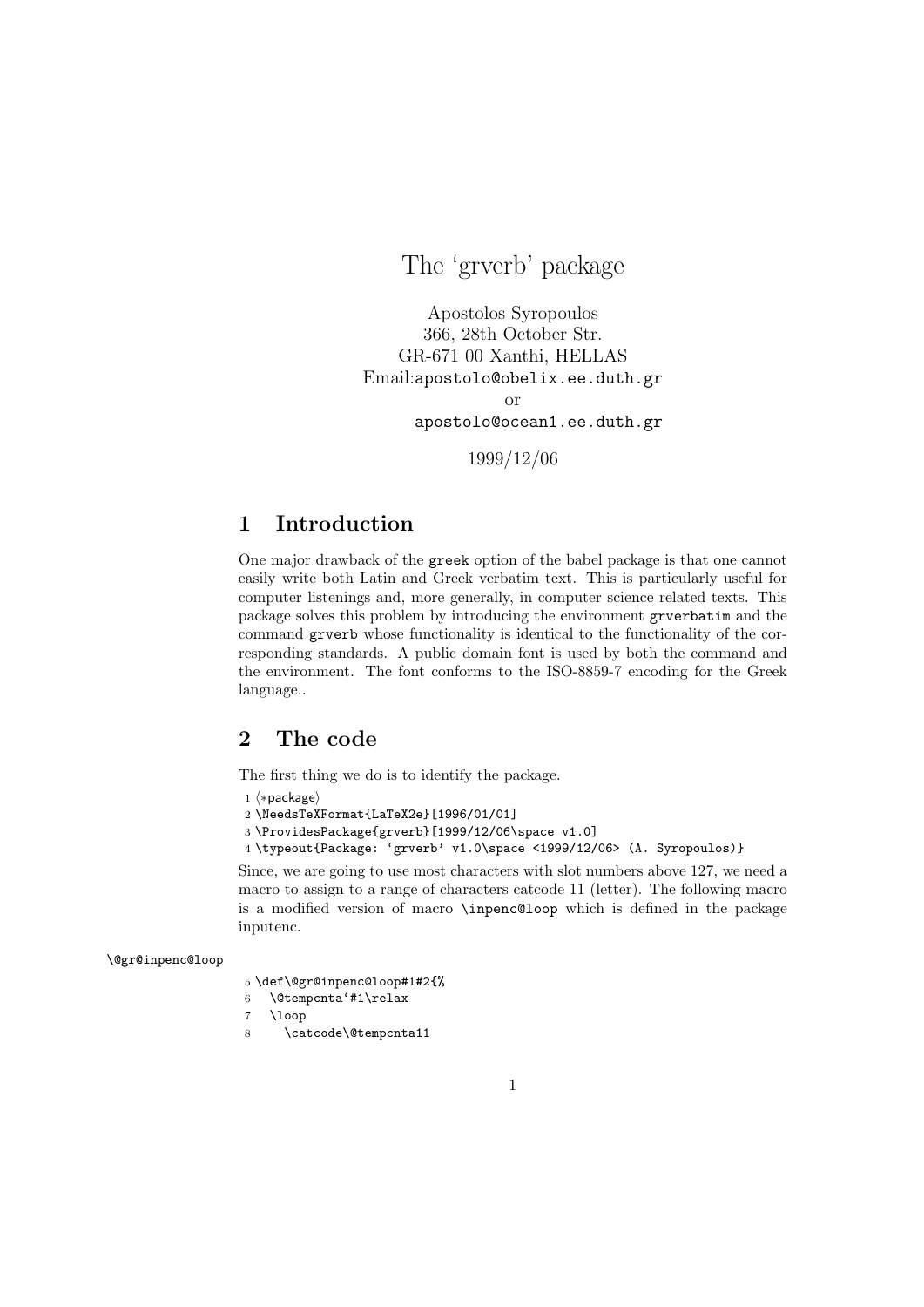\ifnum\@tempcnta<'#2\relax

```
10 \advance\@tempcnta\@ne
```
\repeat}

The package uses the (public domain) font "Greek-CourierPlain" as the default verbatim font. Since, this font is not known to the NFSS, we need to write down the necessary definitions. We introduce a new family and since the design size of the new verbatim font is slightly larger than that of the cb fonts (i.e., the standart fonts used with the greek option of the babel package), we need to shrink a little bit the character size so that they match with the rest of the text.

```
12 \DeclareFontFamily{U}{grtt}{}
13 \DeclareFontShape{U}{grtt}{m}{n}{
14 <-> s * [0.9] grcour8a}{}
```
We now define the new environment. The code is actually derived from code which appears in the file 1tmiscen.dtx in the standard LATEX2e distribution. We define the new environment grverbatim which uses the new verbatim font, instead of the standard one, and which assigns to particular list of characters catcode 11. Note, that these changes are local, so not to affect the behavior of LAT<sub>EX</sub>.

```
\grverbatim
\endgrverbatim 15 \begingroup \catcode '|=0 \catcode '[= 1
                 16 \catcode']=2 \catcode '\{=12 \catcode '\}=12
                 17 \catcode'\\=12 |gdef|@grxverbatim#1\end{grverbatim}[#1|end[grverbatim]]
                 18 |endgroup
                 19 \def\@grverbatim{\trivlist \item\relax
                 20 \if@minipage\else\vskip\parskip\fi
                 21 \leftskip\@totalleftmargin\rightskip\z@skip
                 22 \parindent\z@\parfillskip\@flushglue\parskip\z@skip
                 23 \@@par
                 24 \@tempswafalse
                 25 \def\par{%
                 26 \if@tempswa
                 27 \leavevmode \null \@@par\penalty\interlinepenalty
                 28 \leq \leq \leq \leq \leq \leq \leq \leq \leq \leq \leq \leq \leq \leq \leq \leq \leq \leq \leq \leq \leq \leq \leq \leq \leq \leq \leq \leq \leq \leq \leq \leq \leq \leq \leq \leq 
                 29 \@tempswatrue
                 30 \ifhmode\@@par\penalty\interlinepenalty\fi
                 31 \fi}%
                 32 \let\do\@makeother \dospecials
                 33 \obeylines \gr@verbatim@font \@noligs
                 34 \everypar \expandafter{\the\everypar \unpenalty}%
                 35 }
                 36 \def\grverbatim{\begingroup\@gr@inpenc@loop\^^A\^^H%
                 37 \@gr@inpenc@loop\^^K\^^K%
                 38 \@gr@inpenc@loop\^^N\^^_%
                 39 \@gr@inpenc@loop\^^?\^^ff%
                 40 \@grverbatim \frenchspacing\@vobeyspaces \@grxverbatim}
                 41 \def\endgrverbatim{\if@newlist \leavevmode\fi\endtrivlist\endgroup}
```